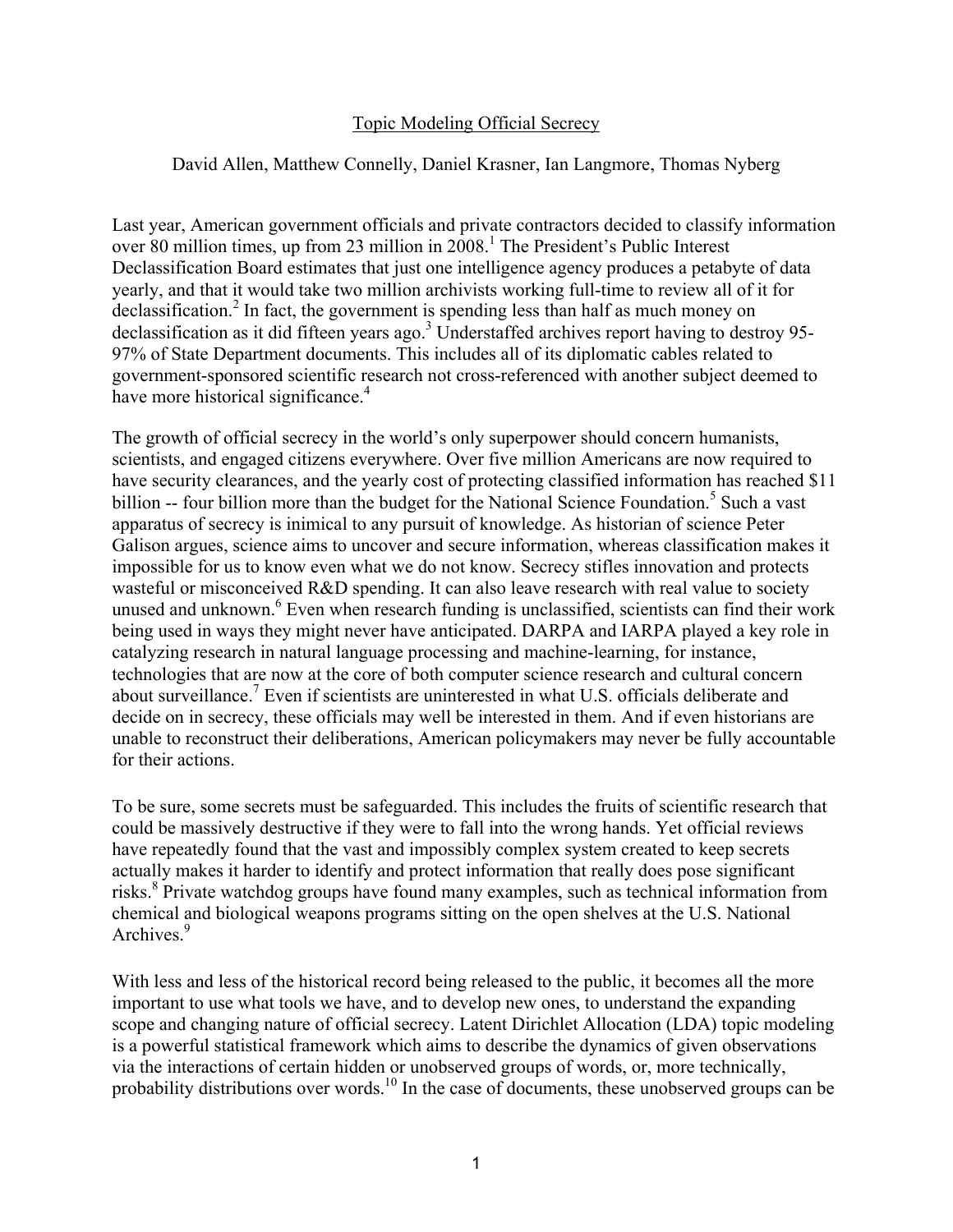thought of as "topics" and these topics reflect the semantic distribution of terms. Starting with a corpus of documents, and a way to generate tokens (e.g., words, stems, bigrams), an LDA topic model can be built for the given collection and the words within it. The result is a set of topics/topic probabilities which describe the corpus, such that each document can be allocated a score to represent its association with each topic, and the documents themselves naturally grouped together based on topic affinity. The LDA model thus overlays a rich structure on top of any collection, pointing to different applications as well as avenues for further exploration.

In addition, the topic scores given to every document can work as features in a classification scenario. We have seen this work well, either alone or when combined with metadata or semantic features. For example, we analyzed a collection of 1.1 million declassified State Department cables from the years  $1973-1976$ .<sup>11</sup> We found it was possible to construct a "secrecy" classifier to predict, or score, whether a given State Department cable was originally labeled as secret. Although this project is in its first stages, the preliminary results are strong, with an area under the ROC curve of  $> 0.9$  (where a score of .5 and 1 represent fully random and 100% accurate, respectively) . Further refinements may help identify cables that are misclassified, whether at a higher or lower classification level than the intrinsic sensitivity of the information would appear to warrant.

Using topic modeling, we can also identify the kinds of subjects that are more likely to be redacted, which can be seen as an indicator that they remain sensitive decades after the fact. For instance, we analyzed a curated collection of declassified records from the *Foreign Relations of the United States,* which have been chosen by State Department historians as the most important or representative U.S. foreign policy documents. We split the documents into two periods: 30,184 documents from 1952 to 1960, or the Eisenhower years, and 20,828 documents from 1961 to 1968, corresponding to the administrations of Kennedy and Johnson. We eliminated words that showed up too often or too rarely, including "words," "lines," "paragraphs," "not," "declassified" (the specific words used to indicate redacted text). We then identified twenty topics for each period, and contrasted the most and least redacted topics.

For the 1952-60 period, the group of documents with the largest percentage of redactions is most strongly associated with the words"oil, day, man, times, companies, arabia, construction." Many of the documents most representative of this topic concern the CIA-backed overthrow of the democratically-elected government of Guatemala in 1954. What is more surprising is the prevalence of documents about U.S. oil companies. Some relate to their concern about the emergence of OPEC, but also how "their local man" would help the CIA eliminate Guatemala's oil supplies (often measured in "barrels per day.") Taken together, these documents were 24.3 times more likely to be redacted than the topic with the smallest percentage of redactions, which are most strongly associated with "foreign, exchange, bank, department, export, market, grant." These documents concern the relatively less sensitive work of the Export-Import Bank, and less strategic commodities like Uruguayan wool tops.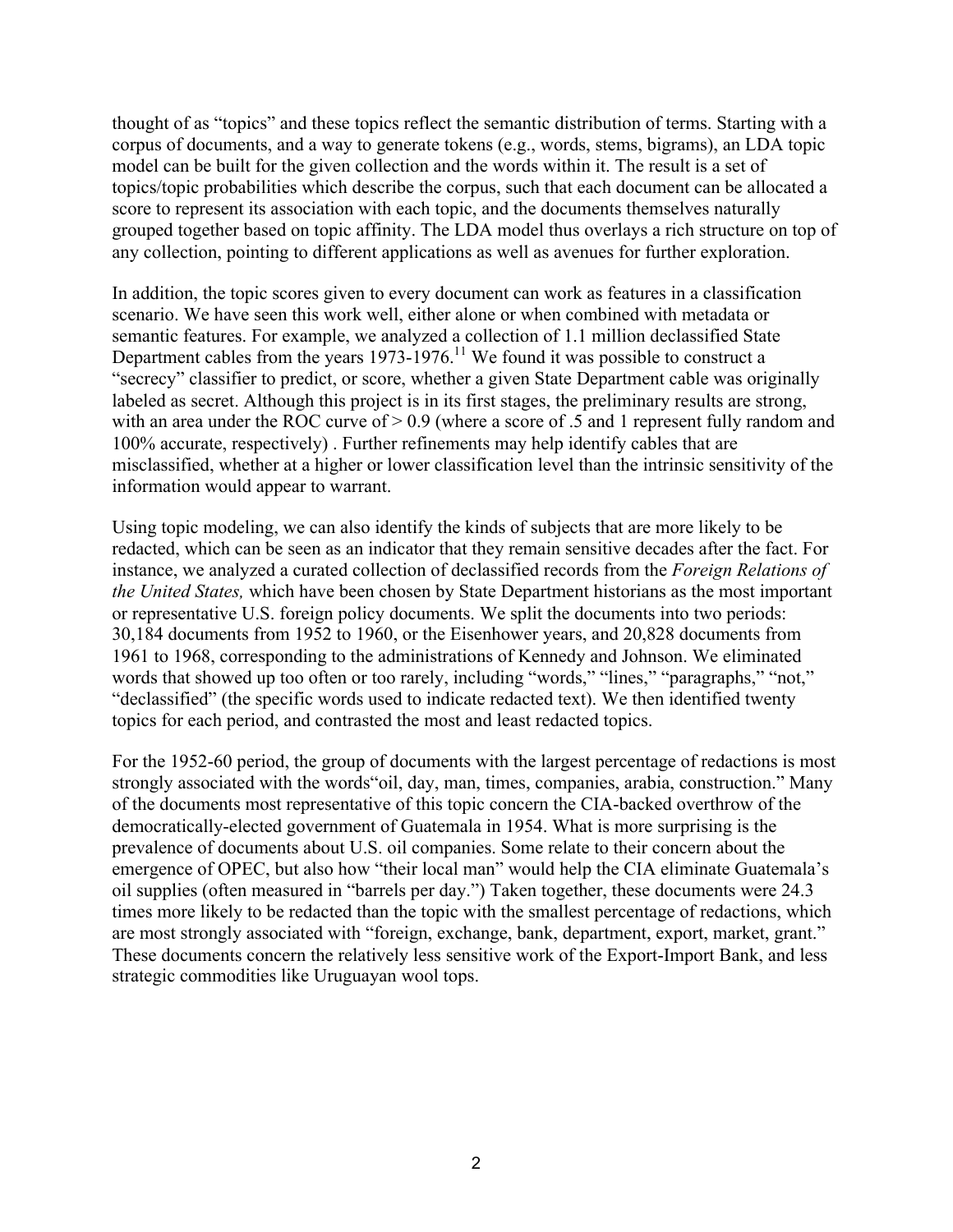

Percentage of documents with redactions by topic (1961-1968)

For the Kennedy and Johnson years, the topic with the largest percentage of redactions is most strongly associated with "source, arms, area, mission, information, officers, base." Here again, topic modeling succeeds in grouping documents that are particularly sensitive, such as the covert bombing campaign of Laos, a neutral country in the Vietnam War, and U.S. and Soviet arms shipments to Africa. This topic is 13.3 times more likely to be redacted than documents most strongly associated with "aid, million, assistance, economic, countries, japan, foreign," showing how documents concerning foreign aid and trade are consistently less likely to require redactions. Considering that there are twenty-five times more documents representing this topic than "source, arms, area," this technique also makes it possible to focus on the comparatively small number of documents on topics that officials deem most sensitive.

This research is exploratory in nature, but it allows us to begin to imagine automated techniques whereby officials themselves could prioritize the records they need to scrutinize more closely and accelerate the release of everything else. To be sure, how information is classified and later declassified can be idiosyncratic and context specific. Even a more rational, risk management approach to official secrecy would have to be concerned with disclosures that, however rare, could be unusually damaging. But there are patterns in official communications, and some of them are predictable. This could help us detect anomalies that might otherwise be overlooked.

Communications from each embassy, for instance, have a distinctive signature, with cable traffic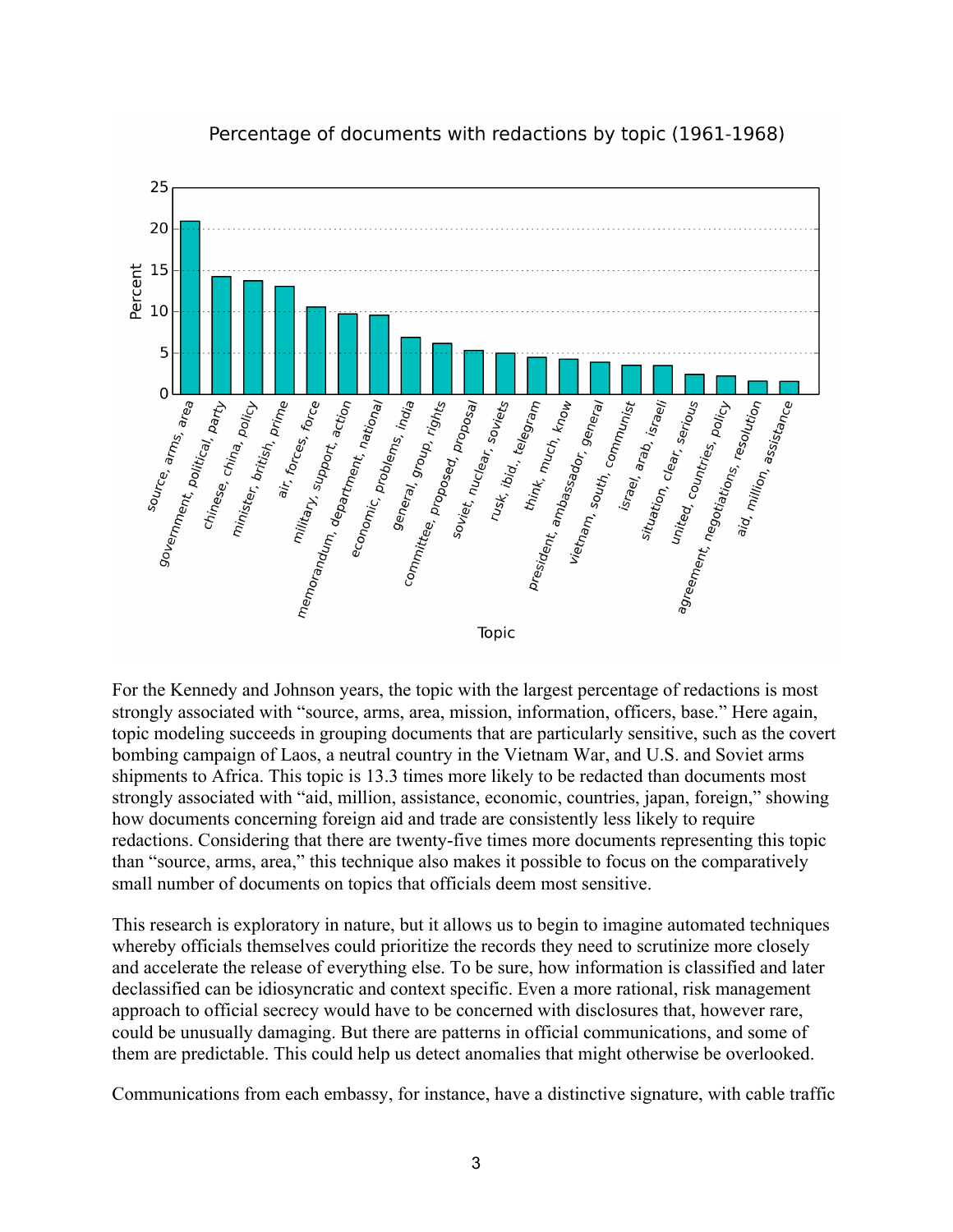tending to share a specific distribution of words relating to the topics of most concern to that embassy. With over a million diplomatic cables, one can train a text classifier to predict from where a cable originated. Some embassies, like Moscow, were highly predictable in the 1970s, and one can accurately classify these cables 98% of the time. Others, like London, had more visitors passing through and more varied kinds of business, yielding accurate predictions only four times out of five. But these misclassified cables are actually the ones we are looking for, since they reveal when government officials become unpredictable by going "off-topic," engaging in back-channel negotiations, diplomatic gambits, or off-color conversations.



A crucial advantage to these techniques is that they can be scaled up with little additional effort to process even larger corpora -- orders of magnitude larger. To be sure, the input data must be prepared, code written, and parameters specified. But otherwise, minimal human intervention is required to identify both sensitive subjects and anomalous communications. These features will be essential for any system that can cope with millions and eventually billions of e-mails, text messages, etc.

Some secrets need to be kept secure, of that there should be no doubt. Yet when everything is secret, nothing is secret, as recent leaks have made clear. Both citizens and state officials need help in identifying and classifying different kinds of information in large-scale corpora that will otherwise overwhelm traditional declassification methods, and topic modeling may be part of the solution. Ironically, the data-mining techniques that were first developed for intelligence gathering may now provide the only means to keep the government more accountable for the secrets it still keeps.